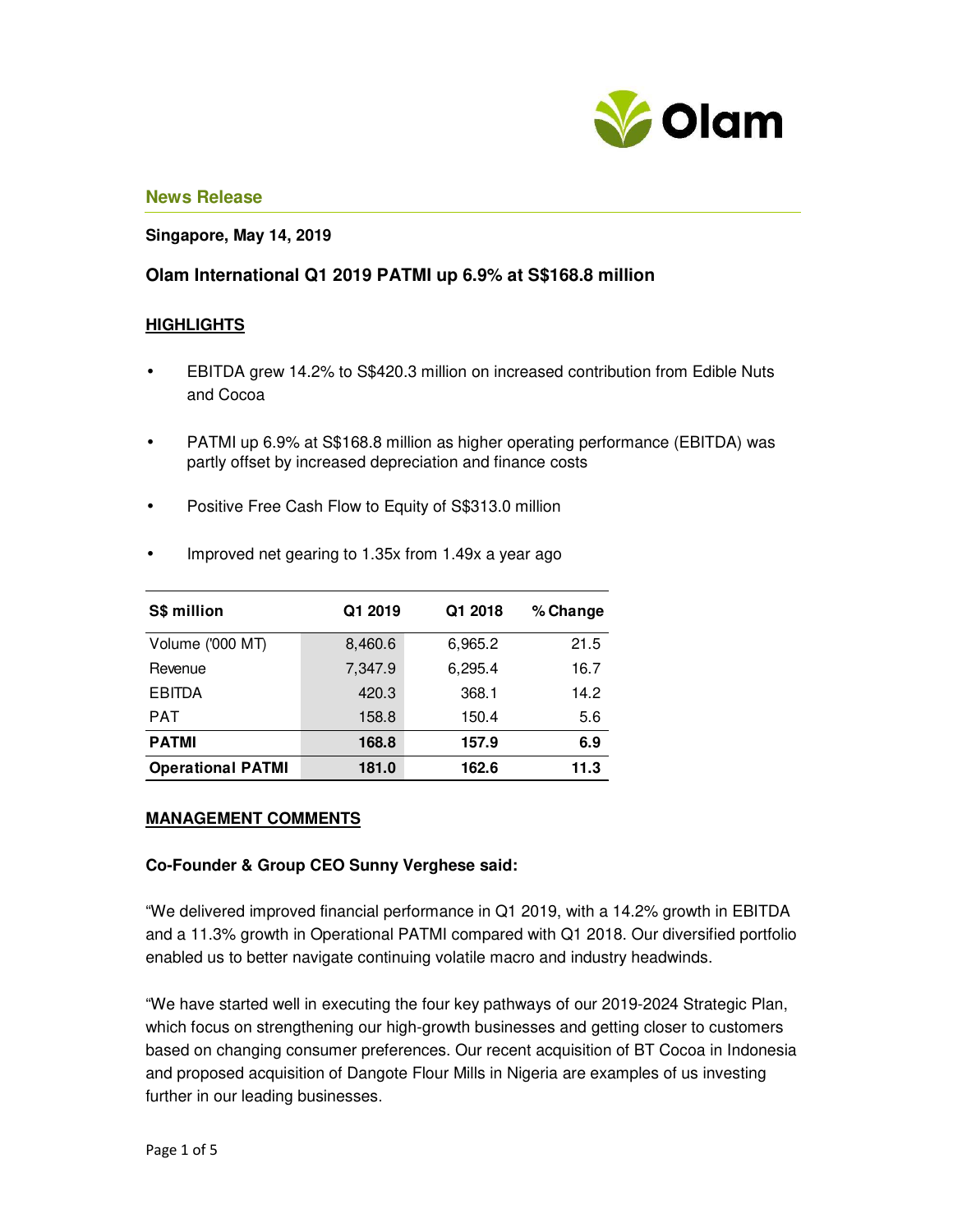

## **Singapore, May 14, 2019**

"We have also successfully exited our Sugar trading business, the Fundamental Fund business, our Wood Products business in Latin America, and our Peanut farming and processing operations in Argentina in Q1 2019 as planned."

## **Executive Director and Group COO, A. Shekhar said:**

"We have maintained a disciplined approach to managing our balance sheet, even as we continue to invest in growth. Our targeted capital expenditure and divestments enabled us to deliver positive Free Cash Flow to Equity of S\$313.0 million, while improving gearing to 1.35 times.

"As part of Re-imagining Global Agriculture and Food Systems, we are pleased to pioneer the world's first 'Digital Loan' of US\$350.0 million, following on from our launch of Asia's first sustainability-linked club loan last year."

## **FINANCIAL RESULTS<sup>1</sup>**

### **Q1 2019**

- EBITDA (Earnings Before Interest, Tax, Depreciation, and Amortisation) grew by 14.2% to S\$420.3 million (Q1 2018: S\$368.1 million) due to higher contribution from Edible Nuts and Cocoa, which offset lower contributions from Peanuts, Rice and Sugar.
- PATMI (Profit After Tax and Minority Interest) increased 6.9% year-on-year (YoY) to S\$168.8 million (Q1 2018: S\$157.9 million) as improved operating performance was partly offset by higher depreciation and finance costs.
- Operational PATMI, which excludes exceptional items, was 11.3% higher YoY at S\$181.0 million (Q1 2018: S\$162.6 million).

l,

<sup>1</sup> Olam has adopted new accounting standard SFRS(I) 16 with effect from January 1, 2019. The "right-of-use assets" and "lease liabilities" that were recognised on January 1, 2019 in the balance sheet increased EBITDA by S\$24.6 million, but also raised depreciation and finance charges by S\$23.6 million and S\$7.5 million respectively in Q1 2019. The net impact on PATMI and Operational PATMI was a negative S\$6.4 million for the quarter.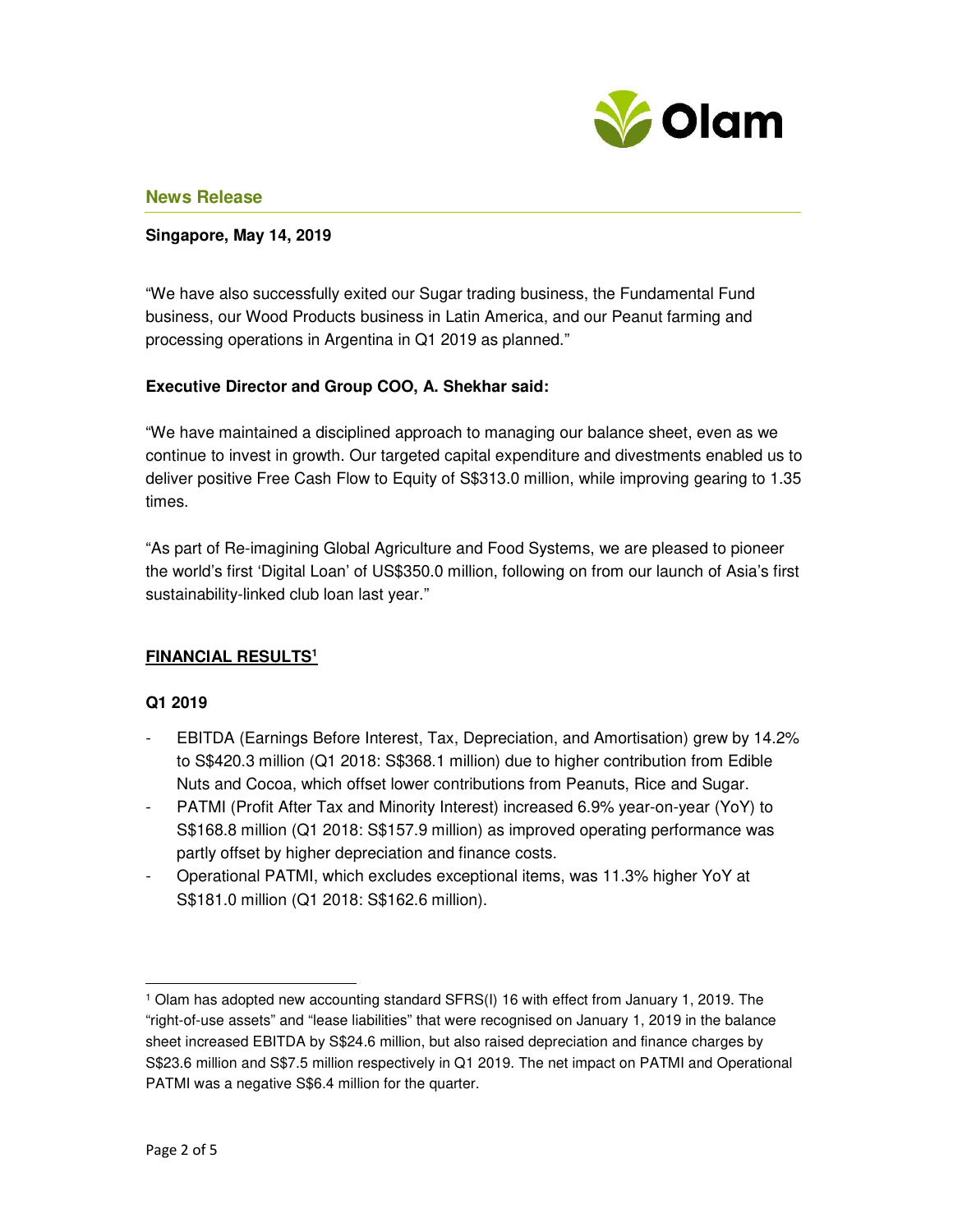

## **Singapore, May 14, 2019**

### **Cash flow and gearing**

- Generated positive Free Cash Flow to Equity of S\$313.0 million (Q1 2018: -S\$409.2 million) on improved operating cash flow and lower working capital.
- Net gearing as at March 31, 2019 improved to 1.35 times (Q1 2018: 1.49x) on lower net debt arising from a reduction in working capital.

## **Q1 2019 SEGMENTAL PERFORMANCE**

#### **Edible Nuts and Spices**

- Revenue increased 10.0% to S\$962.1 million as sales volumes improved.
- EBITDA was 14.9% higher at S\$156.0 million on improved contribution from Cashew, Almonds, Hazels and Spices businesses, offset by lower contribution from Peanuts.

#### **Confectionery and Beverage Ingredients**

- Revenue declined 9.4% to S\$1.7 billion on lower cocoa and coffee prices in addition to reduced Coffee volumes.
- EBITDA rose 118.5% to S\$133.7 million due to improved margins in the Cocoa business in both supply chain and processing operations. Despite the continued downcycle in coffee, the business performed marginally better in Q1 2019.

## **Food Staples and Packaged Foods**

- Revenue rose 32.5% to S\$3.5 billion mainly driven by the growth in Grains trading.
- EBITDA was lower by 18.0% at S\$82.3 million, mainly due to reduced contribution from Sugar and Rice.

#### **Industrial Raw Materials, Infrastructure and Logistics**

- Revenue was up 31.0% to S\$1.2 billion on higher sales volumes for Cotton and Rubber.
- EBITDA fell 42.2% to S\$38.1 million on lower contribution from Cotton and Infrastructure & Logistics, which offset growth from Wood Products.

## **Commodity Financial Services**

- The segment reported an EBITDA of S\$10.2 million in Q1 2019, compared to S\$4.5 million in Q1 2018.
- This was on improved performance in the Quantitative Fund.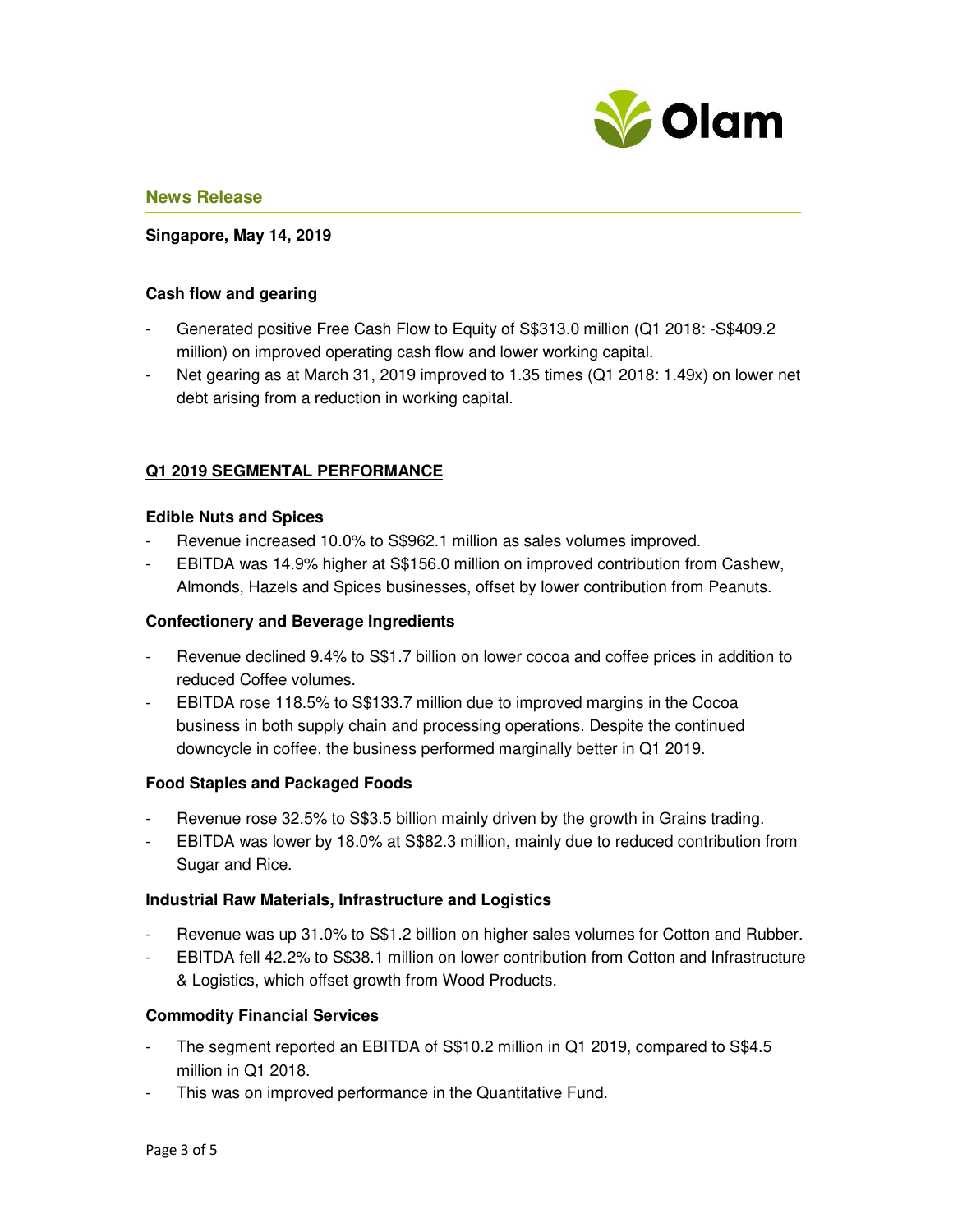

**Singapore, May 14, 2019**

# **OUTLOOK**

Even as political and economic uncertainties continue into 2019, Olam believes its diversified and well-balanced portfolio provides a resilient platform to navigate the challenges in both the global economy and commodity markets.

Olam will continue to execute on the four strategic pathways for growth as set out in the 2019-2024 Strategic Plan. It will strengthen, streamline and focus its business portfolio, drive margin improvement by enhancing cost and capital efficiency, generate additional revenue streams by offering differentiated products and services, and explore partnerships and investments in new engines for growth.

#### **Notes to Editors**

- 1. This release should be read and understood only in conjunction with the full text of Olam International Limited's First Quarter 2019 Financial Statements and Management Discussion and Analysis lodged on SGXNET on May 14, 2019.
- 2. Olam will host a webcast on May 14, 2019, at 10.30 am SGT to discuss the financial results and provide a company update. To access the webcast or download the presentation materials, go to https://olamgroup.com.
- 3. Edible Nuts and Spices has been renamed from Edible Nuts, Spices and Vegetable Ingredients while Industrial Raw Materials, Infrastructure and Logistics was previously Industrial Raw Materials, Ag Logistics and Infrastructure.

#### About Olam International Limited

Olam International is a leading food and agri-business supplying food, ingredients, feed and fibre to 19,800 customers worldwide. Our value chain spans over 60 countries and includes farming, processing and distribution operations, as well as a sourcing network of an estimated 4.8 million farmers.

Through our purpose to 'Re-imagine Global Agriculture and Food Systems', Olam aims to address the many challenges involved in meeting the needs of a growing global population, while achieving positive impact for farming communities, our planet and all our stakeholders.

Headquartered and listed in Singapore, Olam currently ranks among the top 30 largest primary listed companies in terms of market capitalisation on SGX-ST.